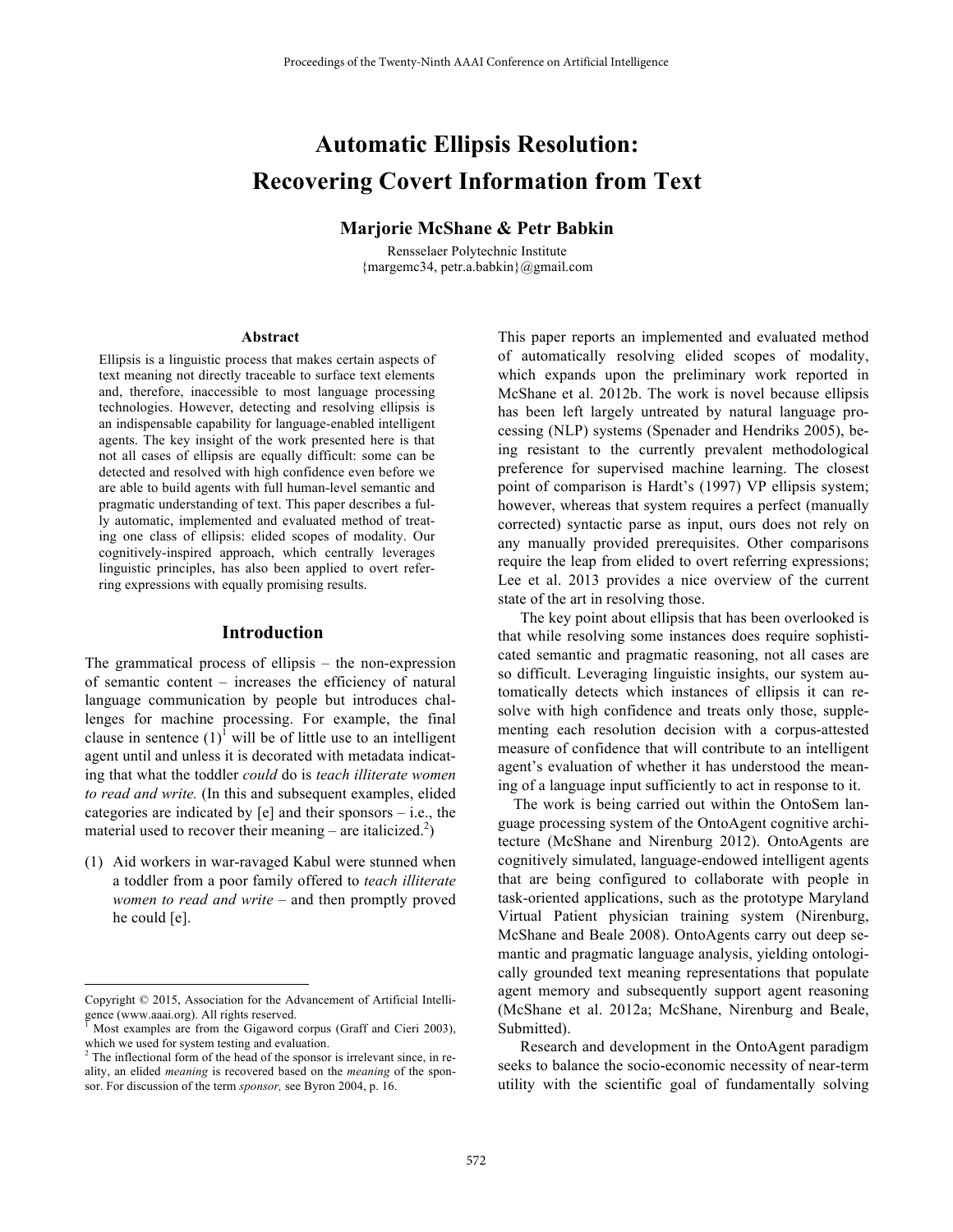problems of artificial intelligence. In this spirit, we simultaneously work toward preparing OntoAgents to fully interpret every text input, on the one hand, and to leverage well-selected "lightweight" strategies to meet near-term goals, on the other. Our work on ellipsis detection and resolution is a good example of how those strategies can interact over time. First we configure a lightweight – though linguistically and cognitively inspired – strategy that offers useful, near-term results, albeit with incomplete coverage; then we incorporate more knowledge-intensive analysis methods, as needed, to expand coverage.

# **Linguistic Background**

"Modality" refers to a class of meanings that can scope over a proposition (cf. recent work on sentiment analysis, e.g., Pang and Lee 2008). A given proposition can be scoped over by many different types of modal meanings, as shown by the italicized strings in (2). In addition, multiple modalities can scope over a proposition, as shown by (3).

- (2) The US *has <has not, might have, cannot have, should not, might, wants to, does not want to, seems to have, could not have, is believed to have, failed to***,** etc.> sign(ed) the treaty.
- (3) The US *might have to* sign the treaty.

The microtheory of modality in OntoSem distinguishes ten types of modality: epistemic, belief, obligative, permissive, potential, evaluative, intentional, epiteuctic, effort, and volitive (Nirenburg and Raskin 2004). Values of each modality can be realized in language by various words and phrases: e.g., **volitive**: *want to, not want to*; **permissive**: *may, may not*; **epiteuctic**: *succeed in, fail to*. Each modal meaning has a scope that represents the event(s) the meaning applies to. The scope can be overtly specified or elided; if elided, it must have a *sponsor* that allows the reader/hearer to reconstruct the unexpressed meaning.

Although sponsors for elided referring expressions – like sponsors for any referring expression – are most accurately understood as semantic entities rather than text strings, the latter can serve as a proxy which is, on the one hand, sufficient for some applications and, on the other hand, a strong first step toward the more involved analysis needed to arrive at full semantic resolution. For example, in (4) the elided category refers to a different instance of *sending* a different set of *children* abroad than is indicated in the sponsor clause – a phenomenon known as *sloppy coreference* (Fiengo and May 1994).

(4) Better-off parents could *send their children abroad for English education* but poorer families could not [e].

In the system implementation reported here, the ellipsis treatment is deemed correct if the system (a) correctly detects the ellipsis and (b) selects the leftmost verbal element of the sponsor, which might be a the head of the sponsoring proposition (like *send* in (4)), or a modal or non-modal matrix verb scoping over the proposition. The notion of "leftmost verbal element" of the sponsor requires further comment.

When the sponsor-containing clause includes one or more matrix verbs, they can either be included in or excluded from the sponsor: e.g., in (4) the modal element *could* must be excluded from the sponsor*.* For both semantic and functional reasons, matrix verbs can be usefully divided into two subclasses: modal (*can, could, expect to,* etc.) and non-modal (*agree, ask, avoid, beg, challenge, choose,* etc.), which are treated differently by the system.

When *modal* matrix verbs appear in the sponsor clause, the decision of whether to include them in, or exclude them from, the sponsor is guided by a half dozen modality correlation rules of the following type:

- If the sponsor clause contains *effort* or *volitive* modality and the ellipsis-licensing modality is *epiteuctic* or *epistemic*, the sponsor should exclude the sponsor-clause modality: John wanted to *ski* and did [e].
- If the sponsor clause contains any number of modalities with the outer one being *epistemic* (indicating negation) and the ellipsis-licensing modality being *epistemic*  (e.g., *do, don't*), then all modalities are included in the sponsor except for the outer epistemic: John didn't *want to try to ski* but Mary did [e].

When *non-modal* matrix verbs occur in the sponsor clause, they are usually excluded from the sponsor, e.g., *refused to*  in (5). However, if that non-modal matrix verb is scoped over by modality, then it is included in the sponsor, e.g., *ask* in (6).

- (5) Mylonas refused to *reveal* the ransom paid for his release, although police sources did [e].
- (6) He wanted to *ask* me to come but didn't [e].

This rather coarse-grained rule set has been under refinement since the evaluation reported here, with results to be reported separately.

Although resolving reference to a text string does not address the issue of sloppy coreference – one of the most studied aspects of ellipsis in theoretical linguistics – it has a significant practical benefit: the system requires as input only a raw (not manually corrected) syntactic parse along with several readily sharable word lists and rule sets. In other words, this system is ready to be incorporated into application systems, or could easily be reimplemented in other environments.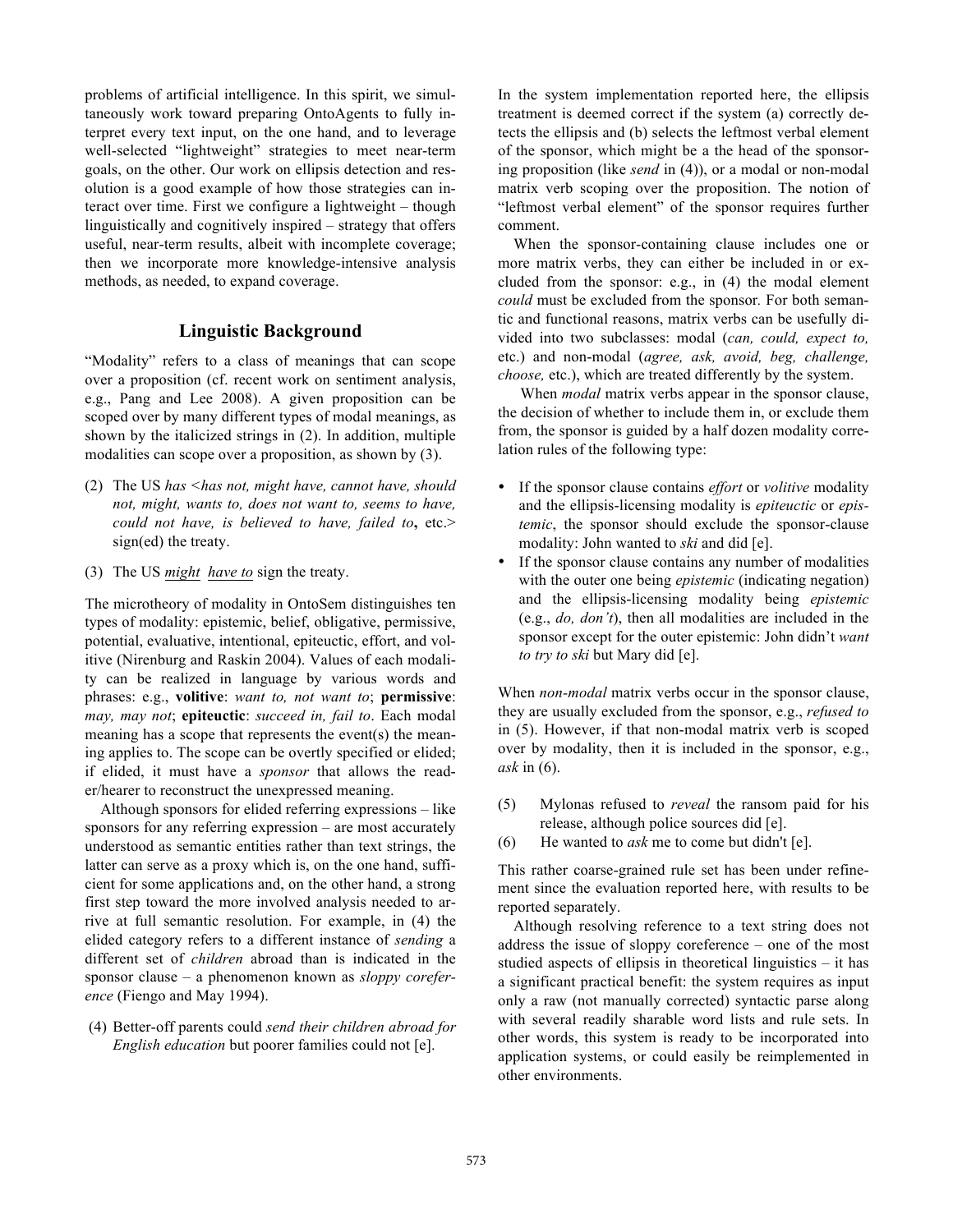# **The Engines**

The system takes as input our indexed version of the Gigaword corpus (Graff and Cieri 2003) and consecutively launches the following processing engines.

**Modal scope ellipsis detector.** This engine extracts elliptical contexts of interest by finding verbal modal elements (e.g., *can, won't*) that are directly followed by a hard discourse break, defined as a period, semi-colon or colon. This maximally lightweight detection strategy achieves high precision at low cost, but at the expense of recall.

**Syntactic analyzer.** The sentences that are hypothesized to contain modal-scope ellipsis are processed by the Stanford dependency parser (version Stanford-corenlp-2012- 01-08; de Marneffe, MacCartney and Manning 2006), whose output serves as input to our rule-based resolution strategy.

**Elliptical "phrasal" detector.** The first ellipsis resolution strategy seeks configurations that can be treated like open patterns, i.e., multi-word expressions (phrasals) containing a combination of fixed and variable elements, such as *wherever NP \*can*, *all the N (that) NP \*can,* and *everything (that) NP \*can* (the notation *\*can* refers to any inflectional form of the verb, such as *could, cannot,* etc.)*.* All of the phrasals treated so far function as adverbials, so a simple resolution strategy – selecting the preceding verbal element as the sponsor – works quite well. For example, sentence (7) matched the pattern *what NP \*can* and correctly indicated that the sponsor was *say*.

(7) Vincent Schmid, the vicar of the cathedral, said prayer and music would *say* what words could not [e].

**Simple parallel configuration detectors.** A key linguistic insight guiding our approach is that *syntactically simple* contexts that show specific types of *structural parallelism* provide high predictive power without the need to resort to deep semantic or pragmatic analysis. Let us define what we mean by *structural parallelism* and *syntactic simplicity*.

*Structural Parallelism.* Each structurally parallel context contains an ellipsis clause directly preceded by a conjunct that is syntactically connected to in one of three ways that can be loosely described as exhibiting syntactic parallelism: coordination (be it of clauses or verb phrases), parataxis, and certain types of main/adverbial clause pairs. The Stanford parser calls these dependencies "conj" (8), "parataxis" (9) and "advcl" (10), respectively. For each example, the key dependencies are indicated, and, for readability, the word-number indices output by the parser are included only when needed for disambiguation. As mentioned earlier, only the leftmost element of the sponsor is italicized.

- (8) They *kept* attacking and we didn't [e]. **conj**(kept, did)
- (9) In one walk, they *used* poles; in the other, they didn't [e]. **parataxis**(used,did)
- (10) Oakland's Barry Zito took the victory, *hurling* eight innings as Santana did [e]. **advcl**(hurling, did)

The motivation for exploiting syntactic parallelism to predict ellipsis resolution derives both from the welldocumented linguistic effects of parallelism (e.g., Goodall, 2009; Hobbs and Kehler 1998; McShane 2000, 2005; McShane and Beale, Submitted) and successful results of our experiments.

*Syntactic simplicity.* The predictive power of parallel configurations decreases significantly if the conjuncts – particularly the first – contain relative or subordinate clauses because such elements provide additional candidate sponsors for the elided verb phrase. For example, if we rewrite corpus-attested (11) such that the first clause includes several embedded clauses, as in (11a), it becomes necessary to carry out sophisticated reasoning about the world to determine which preceding verb is the leftmost constituent of the sponsor: *autographed? broken? playing? left?* 

- (11) Bush *autographed* a steady stream of memorabilia, but Garciaparra, his hand in a cast, could not [e].
- (11a) Bush *autographed* a steady stream of memorabilia, but Garciaparra, who had broken his wrist playing soccer the day before he left for the conference, could not [e].

We operationalized the notion of "simple parallel" configurations in terms of the output of the Stanford parser. Configurations are deemed "simple parallel" if they contain: (a) exactly one instance of a *conj, advcl* or *parataxis*  dependency – which we call "whitelisted" dependencies – that links the modal element licensing the ellipsis with an element from the sponsor clause; (b) no instances of a "blacklisted dependency" – i.e., *ccomp, rcmod, dep* or *complm –* which indicate various types of embedded verbal structures that complicate matters by offering competing candidate sponsors; (c) one or more instances of a "graylisted" dependency, defined as an *xcomp* or *aux* dependency that takes as its arguments matrix and/or main verbs from the sponsor clause. The parse for sentence (12) includes one whitelisted dependency, *conj(wanted, did),* and three graylisted dependencies: *xcomp(wanted, try), xcomp(try, start), xcomp(start, juggle)*.

(12) John wanted to *try* to start to juggle and did [e].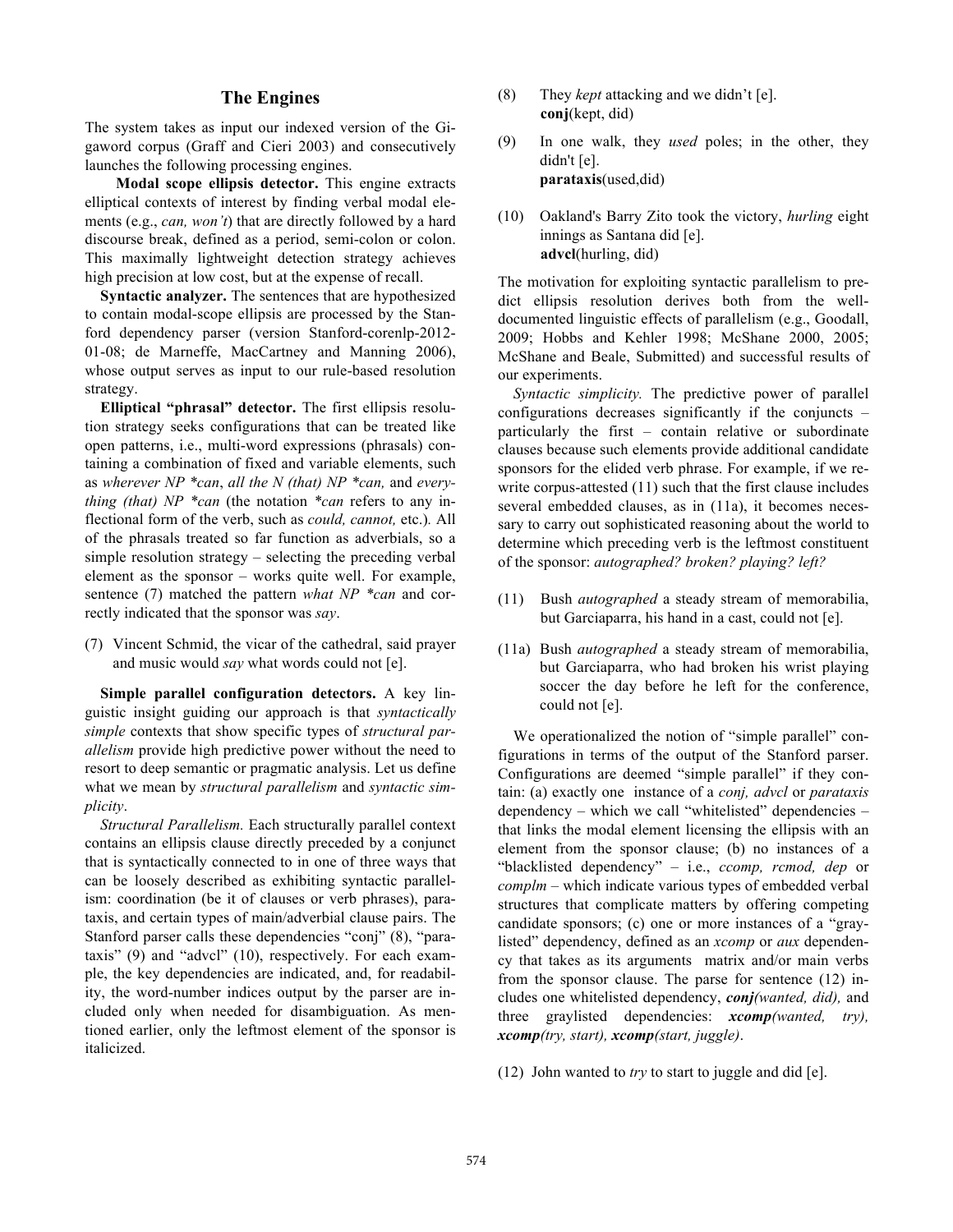Although graylisted dependencies make sponsor clauses more complicated, and although contexts containing them can offer more than one reasonable resolution for the ellipsis (in (12), either *try* or *start* could be interpreted as the left-hand constituent of the sponsor), the added complications can be managed by the rule sets for treating sponsor-clause matrix verbs described above.

We configured 6 search patterns to detect and resolve simple parallel configurations. Three of them do not permit modal verbs in the sponsor clause, though non-modal matrix verbs are permitted: Simple Conjunction NoMod (8, above), Simple Parataxis NoMod (9), Simple Adverbial Clause NoMod (10). The other three simple parallel configurations contain one or more modal verbs in the sponsor clause, as well as, optionally, non-modal matrix verbs: Simple Conjunction Mod (13), Simple Adverbial Clause Mod (14) and Simple Parataxis Mod (no corpus examples of the latter were found).

- (13) Fans in other countries could *apply* on the Internet, but fans in the host nation could not [e]. Whitelisted: **conj**(apply-6, could-17). Graylisted: **aux**(apply-6, could-5)
- (14) I tried to *drive* hard as I could [e]. Whitelisted: **advcl**(drive, could) Graylisted: **xcomp**(tried, drive)

Although "simple parallel" configurations do not represent a large percentage of elliptical examples in the corpus, when they are found, they offer quite confident predictions about the ellipsis sponsor.

**Less Simple Parallel Configuration Detector.** In an attempt to increase recall, we experimented with relaxing the notion of "simplicity" in syntactically parallel configurations by permitting the parse to contain a single extra whitelisted dependency (*conj, advcl, parataxis*) or a single blacklisted dependency (*ccomp, rcomd, dep, complm*). The goal was to operationalize the intuition that, although having many extra candidate sponsors due to syntactic complexity would dramatically reduce the predictive power of the engine, having just one additional point of complexity might not be too detrimental, especially if we could classify the most benign types of additional dependencies. For example, in (15), the whitelisted dependency that establishes the parallelism used to resolve the ellipsis is *advcl(exploded, did)*, and the "extra" whitelisted dependency that can be ignored is *parataxis(thrown, exploded)*.

(15) Two of the devices were thrown over a security fence; one *exploded*, while the other did not [e].

A combination of introspection and corpus analysis suggested that the most benign additional dependency was *parataxis.* So for this precision-oriented system run, we included just two "less simple parallel" configurations: Simple Adverbial Clause Mod and Simple Adverbial Clause NoMod, each with one additional parataxis dependency.

**Non-Parallel, Closest Modality Detector.** This engine does not seek structural parallelism; instead, it walks back through the text and seeks the first modal verb, hypothesizing that it might be "paired" with the ellipsis licensor and therefore point to the sponsor. (16) is an example correctly resolved by this strategy: *could* is the most recent modal verb, which is stripped from the sponsor due to the modality-correlation rules described above.

(16) Rivard and Cosworth's Steve Miller both said they could *build* an Indy only engine similar to Mercedes for next year if they must [e].

This concludes the description of the current state of our ellipsis detection and resolution system. The output of the system is a set of examples that the system (a) believes include modal-scope ellipsis prior to a hard discourse break, and (b) believes it can, with high confidence, resolve, with "resolution" defined as indicating the leftmost verbal element of the sponsor. We next describe an evaluation exercise that both validates the utility of the approach and provides pattern-level (rather than corpus-level) confidence metrics for systems that might employ the results.

# **Evaluation, Analysis, Lessons Learned**

Our original research goals included learning as much as possible about realizations of modal-scope ellipsis in the Gigaword corpus; building a robust system to treat those phenomena; and detailing a plan of work to expand the system and cover residual phenomena. To assess our progress, we carried out a combined evaluation and glassbox analysis of the linguistically motivated hypotheses described above and the engines we used to implement them. Evaluation was carried out by a graduate student judge whose decisions were selectively checked by a senior developer. Evaluation results are presented below. We are confident that launching our engines on other comparable corpora would yield similar results.

**Evaluating elliptical "phrasals".** Of the 18,298 Gigaword sentences that were identified as having modal-scope ellipsis before a hard discourse break, the system detected 486 unique examples that it believed matched one of our phrasal configurations. We randomly selected about 1/3 of those – 161 examples – to be manually evaluated. Among those, there were 8 detection errors (nominals, like *a can*, were mistaken for verbs), yielding a detection accuracy of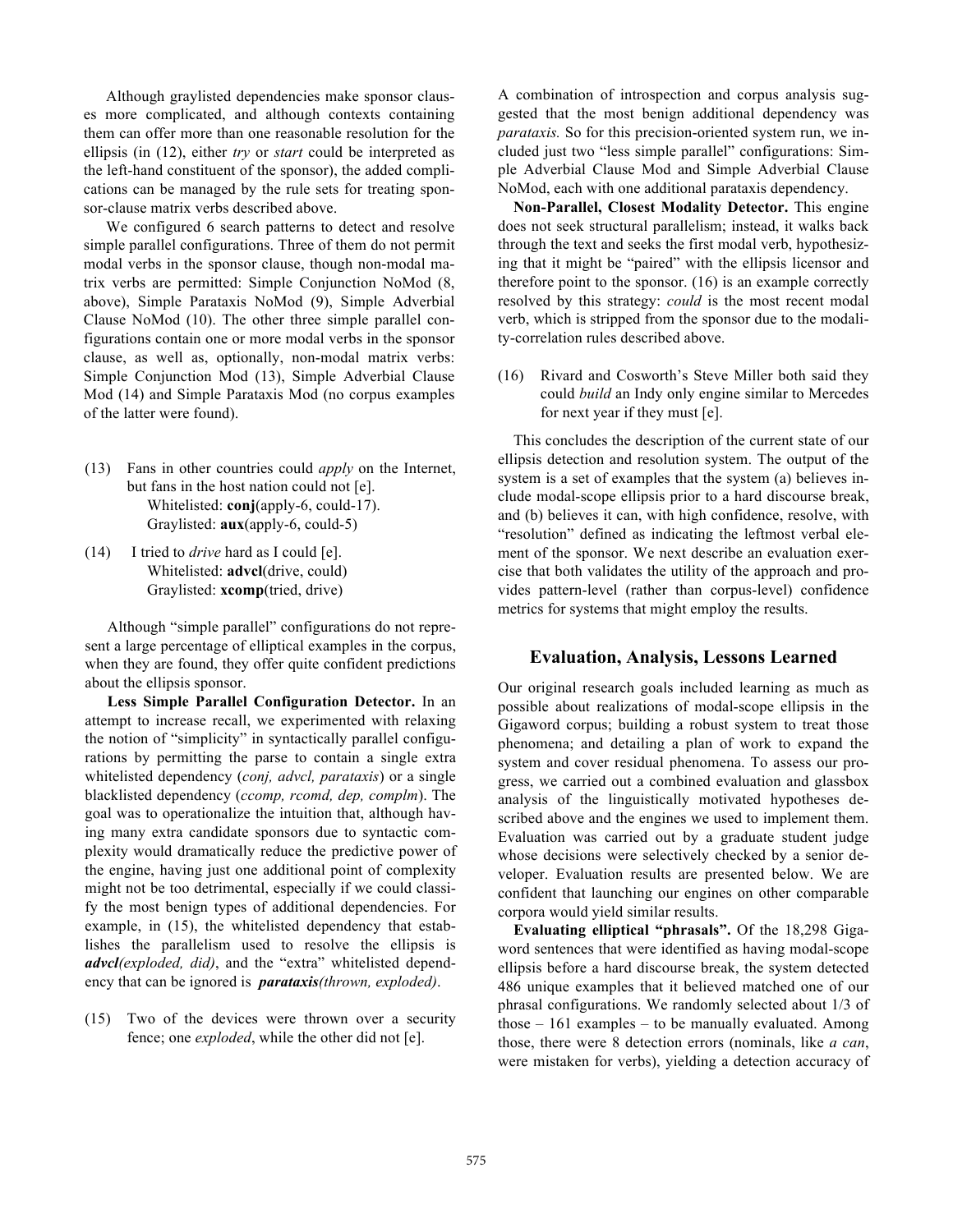95%. Of the 153 actually elliptical examples, 147 were resolved correctly, yielding a resolution accuracy of 96%.

**Evaluating parallel and non-parallel configurations.**  The system detected 1,814 unique Gigaword inputs that it believed matched one of the "simple parallel", "less simple parallel" or "non-parallel" configurations. All of these were manually evaluated. There were 24 ellipsis detection errors, yielding a detection accuracy of 98%. The actually elliptical 1,790 examples were evaluated for resolution accuracy, with results as shown in Table 1.

Table 1. Evaluation results for non-phrasal configurations. Fractions were rounded down. P1/P2: phases 1 and 2 of testing.

| Pattern            | Exs. | MatrixVerb<br>Err. $(P1/P2)$ | Misc.<br>Err.  | Precision<br>(P1/P2) |
|--------------------|------|------------------------------|----------------|----------------------|
| Simp.Conj.Mod      | 238  | 2/2                          |                | 98/98%               |
| Simp.Conj.No.Mod   | 364  | 83/48                        | 15             | 73/83%               |
| Simp.Adv.Cl.Mod    | 132  | 3/3                          | $\overline{c}$ | 96/96%               |
| Simp.Adv.Cl.No.Mod | 662  | 16/10                        | 53             | 89/90%               |
| Simp.Para.No.Mod   | 54   | 0                            | 4              | 92/92%               |
| Less.Simp.Parallel | 15   | 0                            | $\overline{c}$ | 80/80%               |
| NonParallel        | 325  | 8/5                          | 60             | 79/80%               |

Column 2 indicates the number of examples that matched each configuration listed in Column 1. Columns 3 and 4 show error tallies, with 4 indicating miscellaneous errors and 3 reflecting errors in which a matrix verb should have been stripped from the sponsor but was not. In phase 1 of testing (P1), we had not yet incorporated the nonmodal-matrix-verb stripping rules described above, so, e.g., the system selected *refused* rather than *reveal* as the head of the sponsor for example (5). The phase 2 system (P2), by contrast, incorporated that rule and correctly treated this, and many other, cases of non-modal matrix verbs. We cite this example of stepwise system enhancement to show the natural progression of glassbox testing/evaluation in a knowledge-based system. Naturally, the phase 2 evaluation statistics reflect only the introduction of globally applicable rules, not instance-level tweaks that would have undercut the overall validity of the evaluation results.

One source of residual errors related to processing sponsor-clause matrix verbs results from the parser's misinterpretation of certain matrix  $+$  complement constructions. Details aside, for some matrix verbs, if the logical subject of the complement clause is a full NP (*She urged the crowd to disperse peacefully*), the parser fails to establish the expected xcomp dependency between the matrix verb (*urged*) and its complement (*disperse*). However, if that full NP is replaced by a pronoun (*She urged them to disperse peacefully*), the expected xcomp dependency is returned. We have experimented with working around this error by automatically replacing full NPs in such configurations by pronouns, but the workaround is not yet reliable enough for inclusion in the system. As a sidebar, we consider the incorporation of such workarounds a necessary response to real-world constraints, and a much better option than building systems that rely on prerequisites that cannot be automatically supplied.

Space does not permit exhaustive reporting of our error tracking, but let us mention just three types of errors that are easily remedied. First, our modality correlation rules, which initially only applied to verbs, should be extended to adjectives and nouns that convey modal meanings, such as *opportunities* (which conveys potential modality) in (17). Second, topicalization strategies in the sponsor sentence, such as *NP copula to*  $V_{INFIN}$  (18) can be exploited in new detection/resolution patterns.

- (17) I had my opportunities to *break* and I didn't [e].
- (18) The first target was to *qualify* for the Asian Cup and we did [e].

Third, we hypothesize that the performance of the nonparallel pattern will improve dramatically if we introduce two types of linguistically motivated constraints: (1) the pattern will accept only semantically strong correlations between the ellipsis licensing modal and the most recently encountered modal: e.g., *tried...failed* and *could…couldn't* will be treated, but *believe...want to* will not; (2) the system will evaluate only the most recent verbal structure to determine if it contains such a modal element, it will not be permitted to skip over candidate sponsors in search of a modal. Both of these constraints will reduce recall in favor of precision. Further research is needed to determine how to judiciously expand recall without unacceptable losses in precision.

In contrast to these more easily remedied errors is the hard residue of difficult phenomena, such as contexts in which the actual sponsor is located outside of the window of coreference. Typical evaluation setups would manually remove such instances, but we include them in our results to accurately portray how the system can perform when launched, unaided, on open text.

System enhancement is continuing in two stages. We are currently: implementing the three easy fixes just described; enhancing the ellipsis-detection process to significantly increase recall; expanding the inventory of phrasal configurations and the lists of non-modal matrix verbs; improving our matrix stripping rules to more precisely cover specific combinations of modal and non-modal matrix verbs; investigating how our current rule sets apply to VP ellipsis sponsored by a non-modal verb (*I went because she advised me to [e]*); and redefining "resolution" to include the entire span of the sponsor rather than just the leftmost element. Our practical strategies will continue to rely on minimal preprocessing requirements, making the resulting approach and system widely applicable.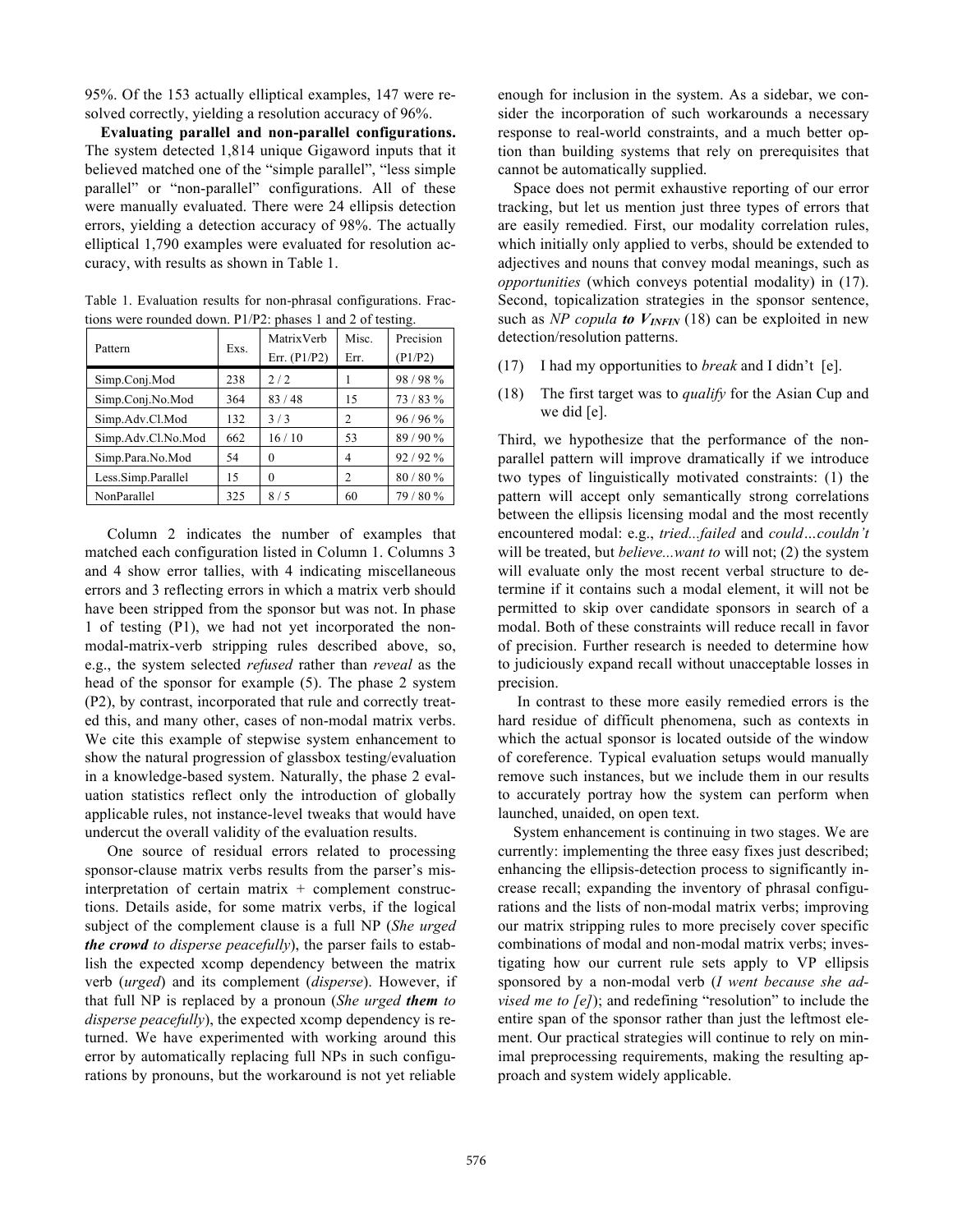The next stage of system enhancement – moving toward the type of full interpretation discussed in McShane et al. 2012b – will rely on the semantic and pragmatic analysis engines of the OntoSem environment. For example, we will seek other types of non-parallel configurations that offer strong predictive power, including those that leverage semantic constraints; we will seek linguistically motivated methods of loosening the definition of "simplicity" in simple parallel configurations to increase system recall; and we will investigate how reference resolution for subjects can inform the more precise reconstruction of elided categories in terms of instance vs. type event coreference and strict vs. sloppy argument coreference. We must emphasize that all of these  $2<sup>nd</sup>$  stage enhancements will involve analysis and algorithms that pertain not only to elided categories but to overt referring expressions as well. For example, the overt referring expressions *do it* and *do that*, as well as some uses of pronominal *this, that* and *it,* refer to propositions, and detecting their sponsors involves the same reasoning as detecting the sponsors for elided VPs. Based on our past work in resolving overt and elided *nominal* referring expressions (McShane and Nirenburg 2013; McShane and Beale, Submitted), we hypothesize that the resolution algorithms for overt and elided v*erbal* referring expressions will largely overlap.

#### **Discussion**

The system described here treats an important subset of elliptical phenomena – elided scopes of modality – in fully automatic mode. The approach is primarily knowledgebased in that it leverages linguistic observations involving syntax, semantics and discourse, but it uses only readily available resources: the Stanford dependency parser, several word lists, and lightweight engines that match input sentences to ellipsis resolution patterns and then resolve the ellipsis.

Our main claims are: (1) that treating *some* instances of difficult linguistic phenomena is preferable to avoiding difficult phenomena wholesale; (2) that configuring systems that can work in fully automatic mode – from detecting which phenomena will be treated, to treating them and approximating the system's confidence in each answer – is preferable to configuring systems that require manually prepared input, such as annotated corpora; and (3) that incorporating knowledge-based methods into intelligent agent systems in practical, readily extensible ways offers the best balance between near-term utility and long-term progress.

The main motivation for our overall program of research is to develop cognitively plausible intelligent agents. Work reported in this paper is no exception, which is made manifest along several lines. First, the ellipsis detection and res-

olution strategies incorporate well-attested linguistic phenomena, such as syntactic parallelism effects, a wellmotivated inventory of modal meanings and their lexical realizations, and predictable semantic correlations between modal meanings (*try…fail; can…cannot*).

Second, the approach reflects a practical interpretation of the principle of least effort, which arguably underpins much of human behavior. It is unlikely that a person engages in deep semantic and pragmatic analysis to resolve the ellipsis in a sentence like *Mary napped but I didn't [e]*; instead, this is more likely involves a cognitively cheaper, ready-made resolution strategy that can be implemented, for example, through analogical reasoning. We implement this strategy by first leveraging cheap, high-confidence "phrasals" (lexicalized patterns), which are ready-made, combined solutions to ellipsis detection and resolution problems. Next, we invoke more compositional but still very high-confidence patterns; and so on, covering ever more cases but with ever higher processing demands, lower precision and lower confidence. This progression from "ready-made solution" to "fully compositional analysis" is prominent across all text understanding modules of OntoSem.

Third, the necessity of resolving elided categories is absolutely central to artificial intelligent agent systems, particularly if they are to participate in dialog applications, since dialog prominently features a broad array of elliptical phenomena. In other words, ellipsis cannot wait until the next pendulum swing of preferred methods in NLP brings explanatory modeling back into the focus of the field.

Fourth, in order for intelligent agents to collaborate effectively with people, they need to be able to independently evaluate their confidence in their own language understanding. The approach described here offers detailed, pattern-level confidence metrics, which should be of much greater utility to intelligent agents than a single, corpuslevel measure.

Finally, this work will contribute directly to the functioning of agents in the OntoAgent architecture, as they attempt to arrive at the full meaning of every utterance as input to subsequent reasoning and action.

# **Acknowledgments**

This research was supported in part by Grant N00014-09- 1-1029 from the U.S. Office of Naval Research. All opinions and findings expressed in this material are those of the authors and do not necessarily reflect the views of the Office of Naval Research. Thanks to Ben Johnson for his work on an early implementation of this system.